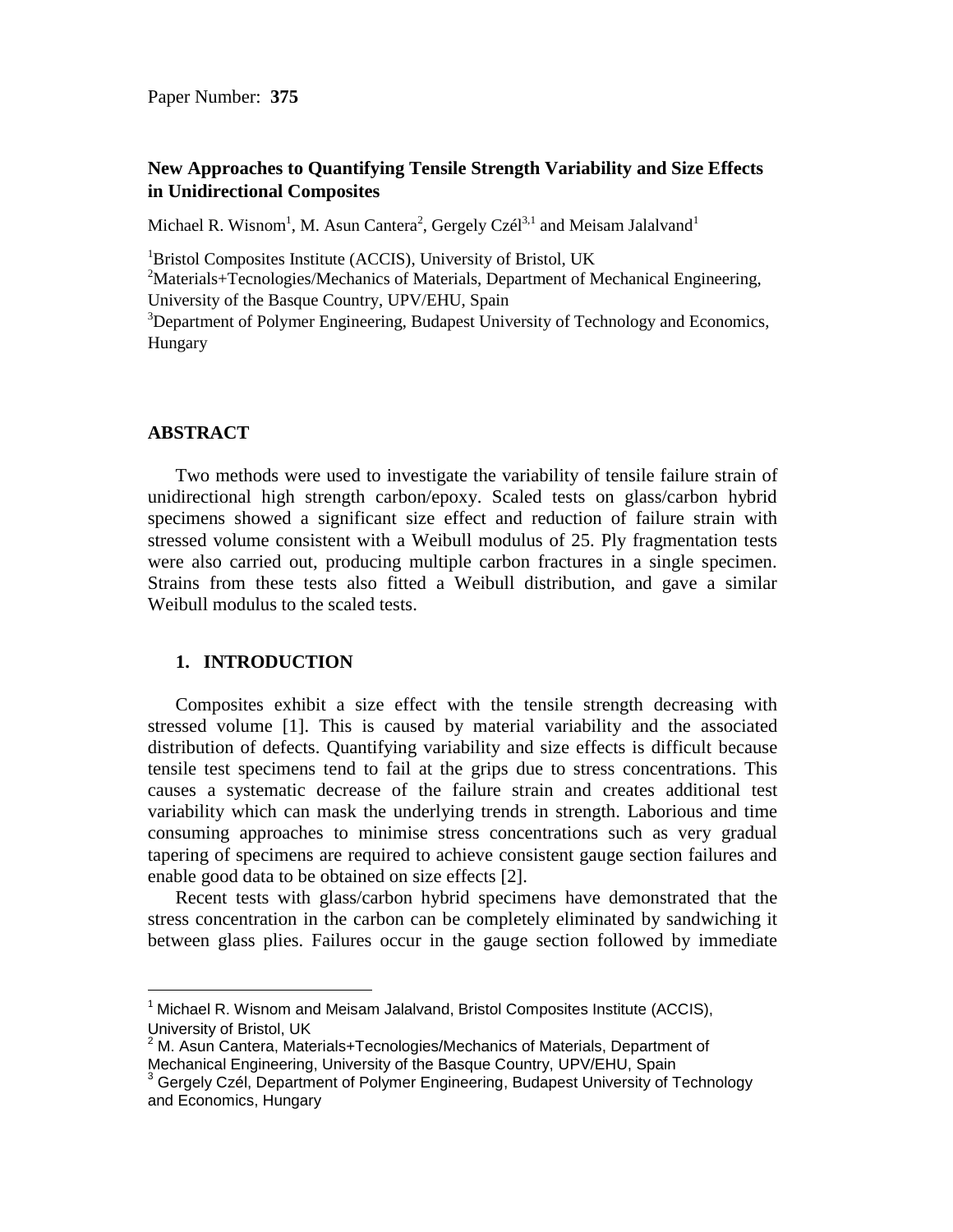delamination [3]. In this paper, the new hybrid test method is applied to scaled specimens in order to determine the magnitude of the size effect.

When the carbon layers in hybrid specimens are thin enough so that the mode II energy release rate is lower than the fracture toughness of the interface, there is no catastrophic delamination after fibre fracture, and multiple fragmentations occur, associated with a plateau on the stress-strain curve [4]. Using such tests to deduce the strength variability and Weibull modulus from the strains at the fragmentation events along the plateau is also explored.

## **2. HYBRID TEST METHOD**

Finite element analysis of carbon fibre plies sandwiched between layers of glass has shown that the stress concentration at the grips is completely eliminated. Fig. 1 shows the strain distribution in the loading direction in a quarter finite element model [3]. Whilst there is a very high strain at the tip of the tab in the glass layer, the strains in the carbon are actually lower than the average far-field strain because from equilibrium considerations the total load across the thickness has to be constant along the length. Therefore if the stresses are higher in the glass, they must be lower in the carbon. The strain distribution through the thickness of the specimen at the tab tip is shown in Fig. 2. As a result of the lower strain at the tab, it was found that consistent gauge section failures could be obtained. After carbon failure, delamination occurs, giving a clear load drop at which point the strain at failure can be measured with an extensometer or strain gauge. There are thermal residual strains due to the different expansion coefficients of the glass and carbon plies if these are cured together at elevated temperature, but the magnitudes are small, and they can be subtracted in order to obtain the true mechanical strain at failure. A further advantage is that it is not necessary to use additional bonded-on tabs as the surface glass layers effectively act as in-situ tabs, protecting the carbon from the grips of the test machine.



Figure. 1. Strains in loading direction in glass/carbon hybrid test specimen [3]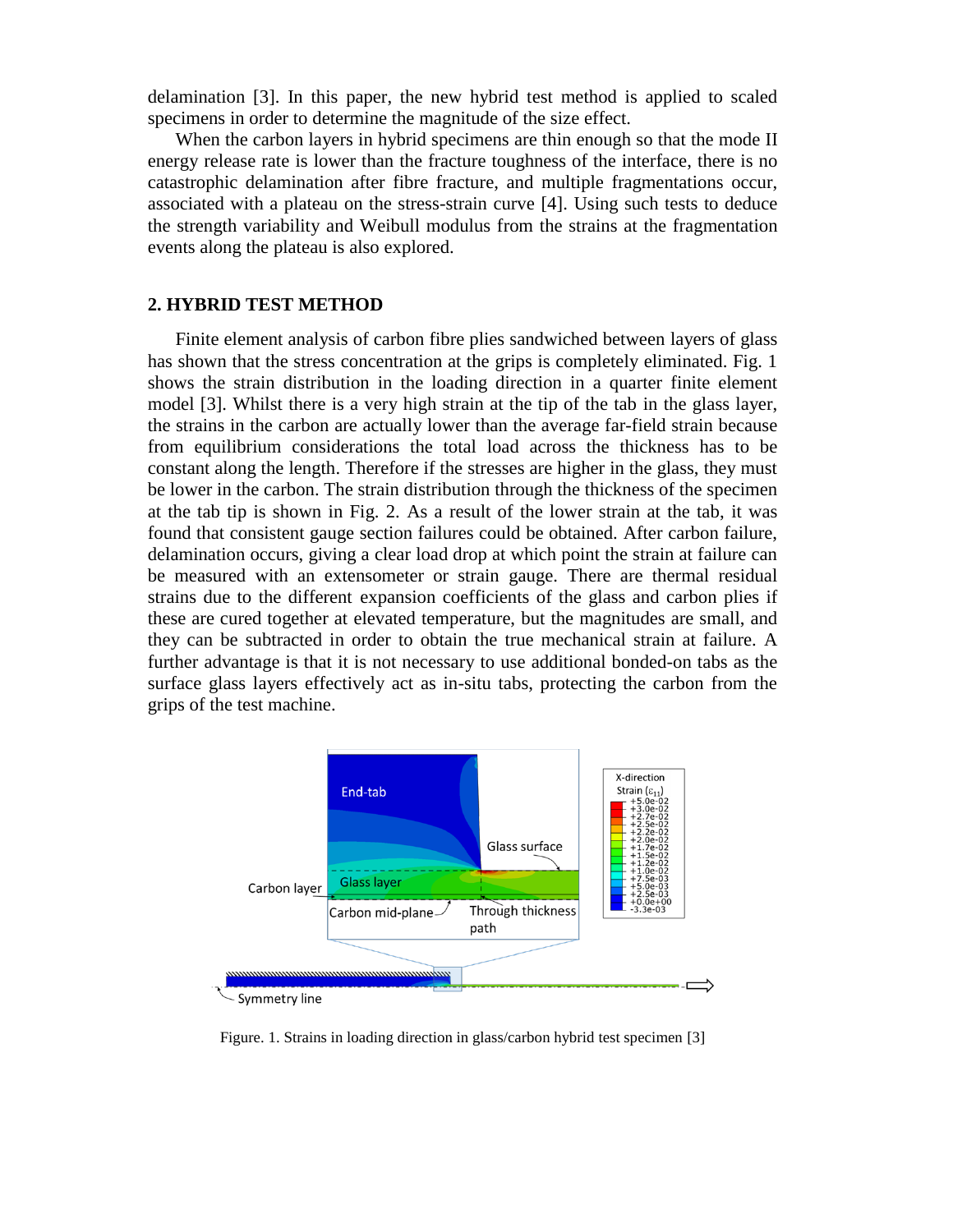

Figure 2. Strain distribution through the half thickness of hybrid specimen [3]

## **3. SCALED TENSION TESTS**

Hybrid specimens were made from thin TC35/K50 carbon/epoxy prepreg from SK Chemicals between standard thickness Hexcel S2-glass/913 epoxy. The cured ply thicknesses were 0.024 mm and 0.155 mm respectively. Baseline specimens were made with layup  $[SG_2/TC35_2]_S$  with a width of 5 mm and gauge length of 30 mm. Three further sets of specimens were made with all dimensions scaled up by factors of 2, 4 and 8 in each direction. The largest specimens therefore had a layup of  $[SG_{16}/TC35_{16}]_S$  with width 40 mm and gauge length 240 mm.

Tests were carried out in tension in a servo-hydraulic test machine with no end tabs and scaled cross-head displacement rates from 1 mm/min for the smallest to 8 mm/min for the largest specimens. The carbon layer in the majority of the specimens failed in the gauge section which means that the stress-concentrations around the grips were successfully eliminated. Strains were measured using an Imetrum videogauge system. Results are shown in Table 1, which include a correction for the residual thermal strains in the carbon of -0.0247%, the same for all specimens since the layups are scaled.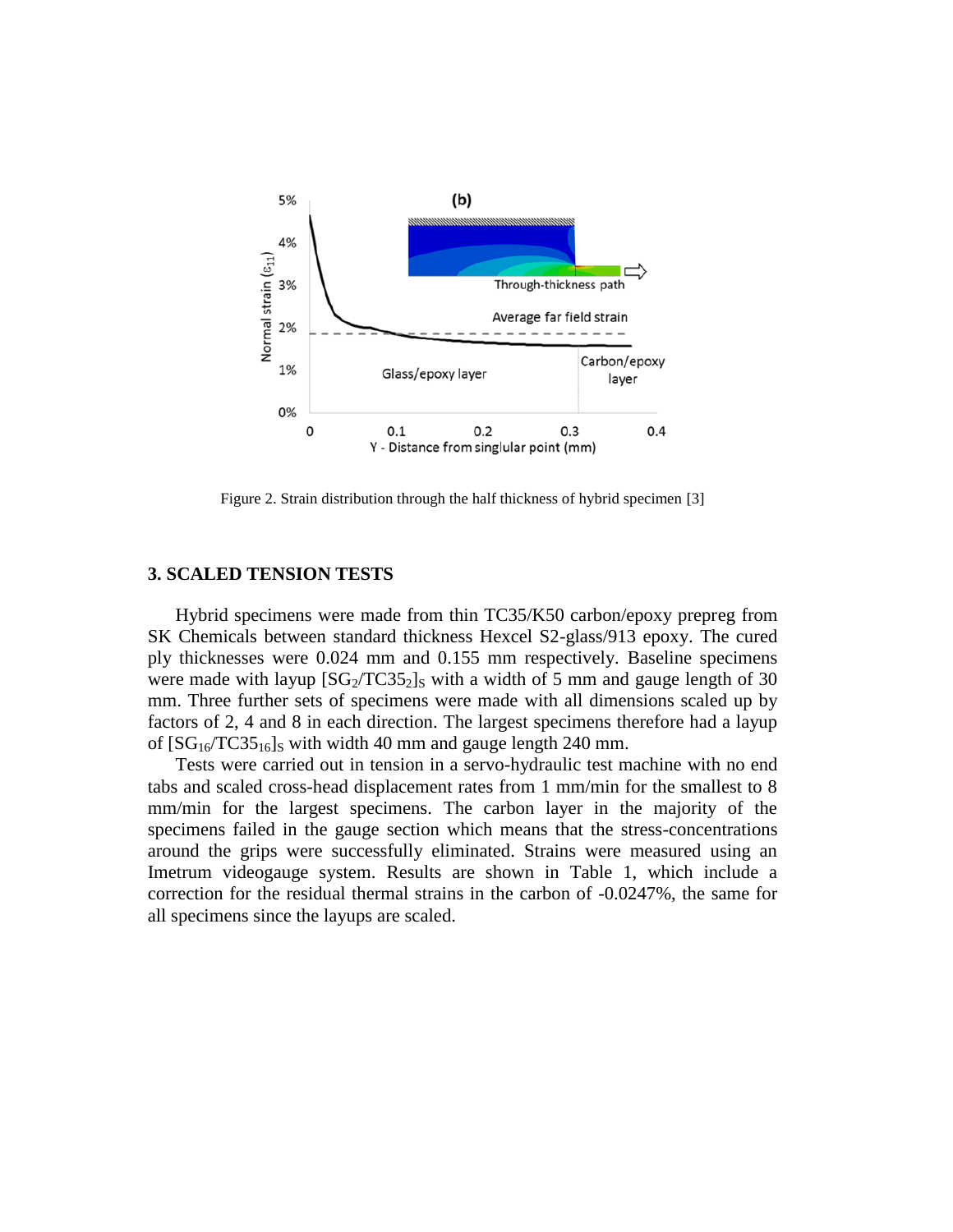| Lay-up                  | No. of<br>specimens | <b>Carbon layer</b><br>failure strain $[\%]$<br>$(CV$ rel.%) |
|-------------------------|---------------------|--------------------------------------------------------------|
| $[SG_2/TC35_2]_S$       | 9                   | 2.028(3.6)                                                   |
| $[SG_4/TC35_4]_S$       | 10                  | 1.854(4.9)                                                   |
| $[SG_8/TC35_8]_S$       | q                   | 1.784(2.6)                                                   |
| $[SG_{16}/TC35_{16}]_S$ | 6                   | 1.560(5.5)                                                   |

TABLE 1. SCALED TENSILE TEST RESULTS CORRECTED FOR THERMAL STRAINS

There is a strong size effect, with a decrease in strain at failure of 23% over the factor of 8 scaling of linear dimensions. These results are plotted in Fig. 3 on a loglog scale against the volume of carbon in the gauge section. A best fit straight line goes through the error bars of all of the test data. A Weibull modulus of 25 was obtained from the slope, which is comparable to other reported values for unidirectional carbon/epoxy, which are typically in the range from 13 to 41 [1].



Figure 3. Weibull fit to failure strains from scaled tensile tests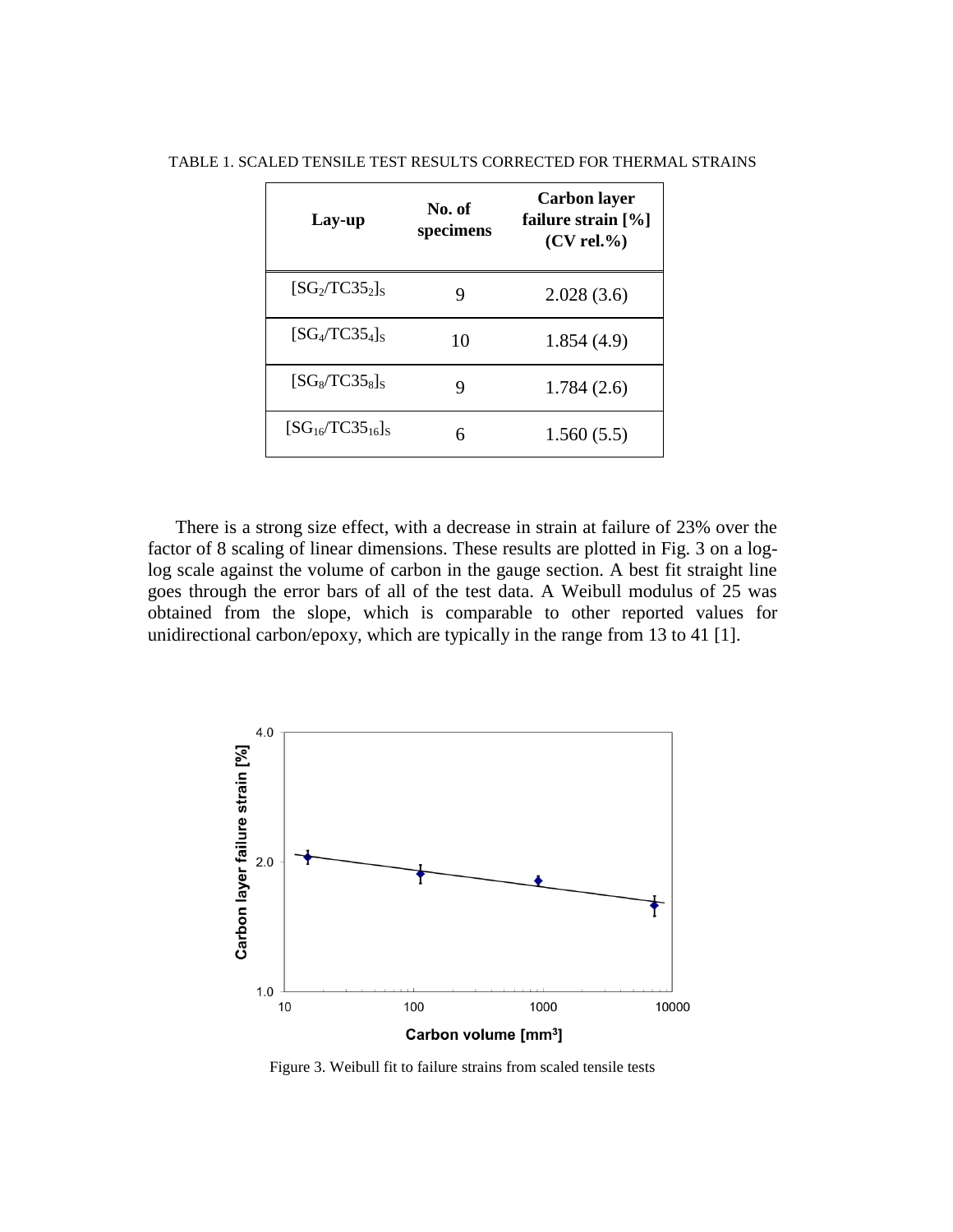## **4. PLY FRAGMENTATION TESTS**

In the scaled tests delamination occurred immediately after the first carbon fracture. However in previous tests using thinner carbon plies, it has been shown that delamination can be suppressed due to insufficient energy release rate to drive it [4]. This results in a plateau on the stress-strain curve (Fig. 4) with a small slope as progressively stronger parts of the carbon ply fragment. This behaviour is analogous to a single fibre fragmentation test, but at the ply rather than single fibre level.



Figure 4: Typical tensile response of thin-ply glass/carbon/glass hybrid specimen [5]

A single specimen therefore produces multiple fractures that can be used as the basis for establishing the composite Weibull modulus. To do this, it is necessary to prevent delamination occurring. Previously this was done by using thinner plies. However, it has been demonstrated that there is a hybrid effect, with thinner plies showing an increased strain at failure due to inhibiting the formation of critical clusters of fibre breaks [6]. The effect is quite significant, with an increase of up to 20% in strain at failure reported for a layer thickness of only 0.029 mm. Both experimental and modelling results indicated that the effect was only present for ply thicknesses below 0.09 mm [6]. A carbon thickness of about 0.1 mm was therefore used for the smallest scaled tests presented earlier, in order to avoid potential hybrid effects and ensure that any differences in failure strain were only due to the difference in stressed volume.

To obtain fragmentation whilst maintaining the same ply thickness an alternative method was used to suppress delamination by increasing the fracture toughness of the carbon/glass interface. Plates were manufactured with the same layup as the smallest scaled tests, but with additional layers of Hexcel 913 resin film (RF) of 34  $g/m^2$  areal density on either side of the carbon plies. Test sections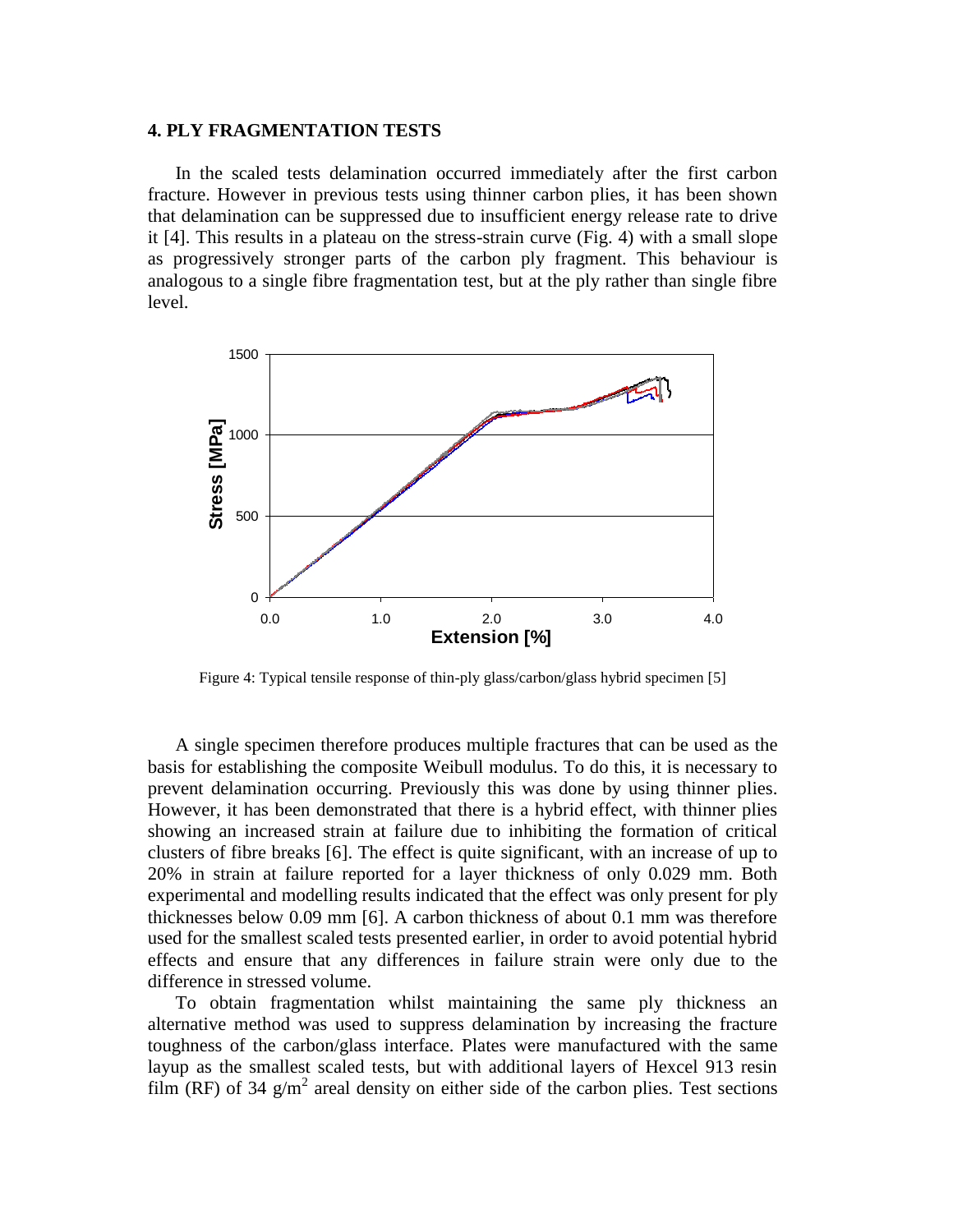200 mm long were used to allow for plenty of fragmentation events in a single specimen, and the width was increased to 20 mm.

Fig. 5 shows a typical specimen at the end of the test, which has a large number of fragmentations, mostly going across the full width. Each carbon fracture is accompanied by a small amount of local delamination, which turns the specimen from black to yellow, the colour of the glass/epoxy, making the fragmentations easy to observe visually. Strains were measured by a video extensometer and the values at the different fracture events were determined afterwards by replaying the video slowly. After fragmentation occurs, the strain in the carbon is no longer the same as the measured overall average strain. The load transferred from the broken carbon fragments gives a local increase in strain in the glass adjacent to the fragments, which results in a higher overall measured strain than that in the carbon. This can be corrected for by a simple shear lag analysis [7]. As an alternative to visual identification of fractures, it is also possible to determine the fragmentation events from acoustic emission, and it has previously been demonstrated that with appropriate choice of filtering parameters there is a one to one correlation between fragmentation and acoustic events [8].



Figure 5. Typical  $[SG_2/RF/TC35_2]_S$  specimen after ply fragmentation

As fragmentation progresses, the volume of stressed material decreases, as there is a lower stressed portion at the ends of each fragment. It is necessary to correct for this effect in order to avoid bias due to the successive fragmentation strains being for different volumes. This can be done using shear lag theory, assuming the strain in the carbon varies linearly from zero up to the equilibrium value along the length of each fragment. For the purposes of this calculation, the fragments were assumed to be of equal length.

The strain distribution can then be integrated along the length to calculate an equivalent strain accounting for the number of fragments and associated variation of strain. This equivalent constant strain has the same probability of failure as the actual varying strain distribution over the whole ply. However the correction requires a value of the Weibull modulus, which is initially unknown, and so an iterative procedure is necessary.

Various different ways of performing the calculations have been investigated and some preliminary results are shown in Fig. 6. All the failure strains obtained from a series of 8 specimens with an average of about 50 fragmentations each were represented on Weibull plots. Fig. 6 shows typical results for one of the specimens with 54 fragmentations. The fit to the Weibull model is good, with most of the points lying within the 95% confidence intervals. The Weibull modulus obtained from the slope of this graph is 24.6, which is similar to that obtained from the scaled tensile tests.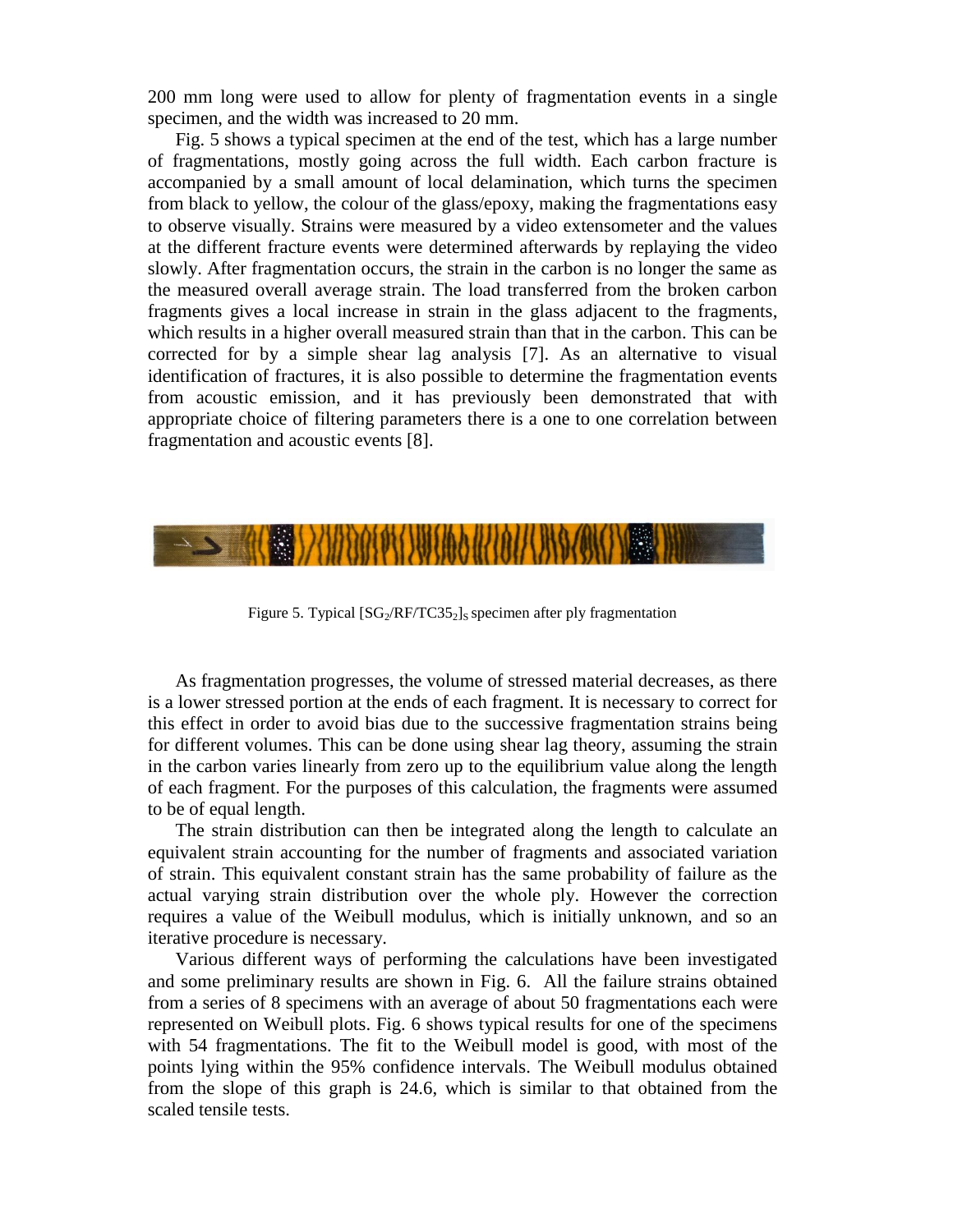

Figure 6. Typical Weibull plot for fragmentation strains from one specimen

#### **5. CONCLUSIONS**

Hybrid glass/carbon specimens were used to establish failure strains for TC35 carbon/epoxy. Stress concentrations at the grips were successfully eliminated, and most specimens failed in the gauge section. Scaled specimens where all dimensions were simultaneously increased by factors of 2, 4 and 8 showed a reduction in strain to failure with increasing stressed volume. The largest specimens had a strain 23% lower than the smallest. Plots of strain against volume on a log-log scale showed a good fit to a Weibull model, with a Weibull modulus of about 25.

Specimens with resin film added to the glass/carbon interfaces to supress delamination after fibre failure produced progressive ply fragmentation. Strains at failure deduced from multiple fragmentation events on multiple specimens fitted a Weibull distribution well, with a Weibull modulus similar to that determined from the scaled tests. This looks promising as an alternative method for deducing the Weibull modulus for tensile failure of composites.

#### **ACKNOWLEDGEMENTS**

This work was partly funded under the UK Engineering and Physical Sciences Research Council Programme Grant EP/I02946X/1 on High Performance Ductile Composite Technology in collaboration with Imperial College London. Gergely Czél acknowledges the Hungarian Academy of Sciences for funding through the János Bolyai scholarship and the Hungarian National Research, Development and Innovation Office - NKFIH for funding through grants ref. OTKA K 116070 and OTKA PD 121121. M. Asun Cantera acknowledges the Spanish Government for